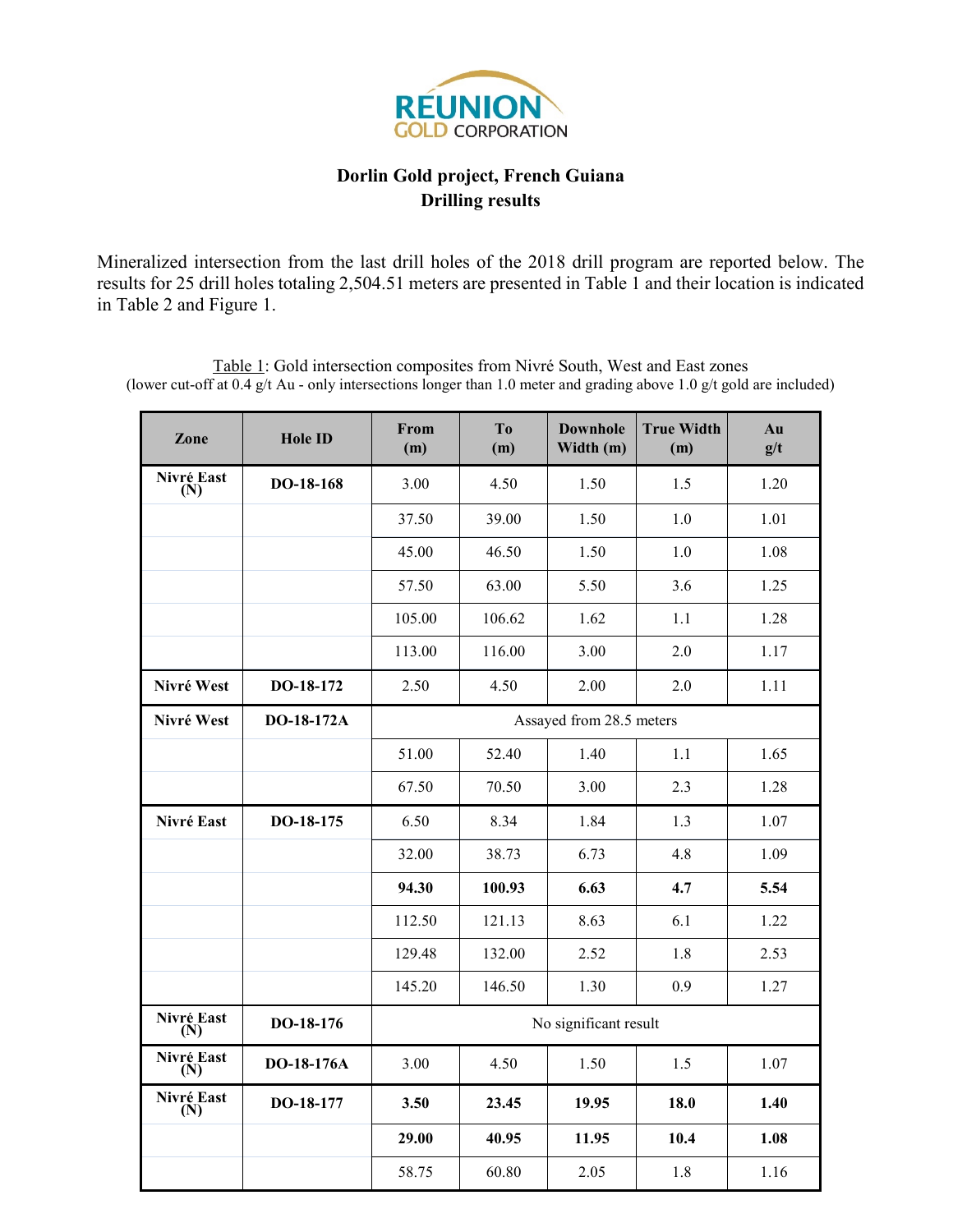| Zone              | <b>Hole ID</b> | From<br>(m)          | T <sub>o</sub><br>(m) | <b>True Width</b><br><b>Downhole</b><br>Width (m)<br>(m) |             | Au<br>g/t |  |
|-------------------|----------------|----------------------|-----------------------|----------------------------------------------------------|-------------|-----------|--|
| Nivré East<br>(N) | DO-18-178      | 1.50                 | 7.02                  | 5.52                                                     | 5.5         | 1.56      |  |
|                   |                | 45.00                | 48.00                 | 3.00                                                     | 2.1         | 1.70      |  |
|                   |                | 123.50               | 133.64                | 10.14                                                    | 7.2         | 2.47      |  |
| Nivré East<br>(N) | DO-18-179      | 0.00                 | 5.30                  | 5.30                                                     | 5.3         | 1.07      |  |
|                   |                | 38.00                | 39.50                 | 1.50                                                     | 1.3         | 1.02      |  |
|                   |                | 47.52                | 66.50                 | 18.98                                                    | 16.5        | 1.12      |  |
|                   |                | 100.00               | 104.50                | 4.50                                                     | 3.9         | 1.18      |  |
|                   |                | 112.50               | 113.60                | 1.10                                                     | 1.0         | 1.03      |  |
|                   |                | 128.50               | 129.50                | 1.00                                                     | 0.9         | 1.33      |  |
|                   |                | 132.50               | 134.00                | 1.50                                                     | 1.3         | 1.45      |  |
| Nivré East<br>(N) | DO-18-180      | 1.15                 | 6.80                  | 5.65                                                     | 5.7         | 1.41      |  |
|                   |                | 30.50                | 38.00                 | 7.50                                                     | 6.2         | 1.21      |  |
|                   |                | 44.00                | 51.25                 | 7.25                                                     | 6.0         | 1.02      |  |
|                   |                | 70.50                | 72.00                 | 1.50                                                     | 1.2         | 1.24      |  |
|                   |                | 75.50                | 78.50                 | 3.00                                                     | 2.4         | 1.79      |  |
|                   |                | 97.00                | 98.50                 | 1.50                                                     | 1.2         | 1.03      |  |
|                   |                | 121.72               | 123.35                | 1.63                                                     | 1.3         | 2.32      |  |
| Nivré East<br>(N) | DO-18-181      | No significant value |                       |                                                          |             |           |  |
| Nivré East<br>(N) | DO-18-181A     | 51.57                | 53.69                 | 2.10                                                     | 1.95<br>1.5 |           |  |
| Nivré East<br>(N) | DO-18-182      | 6.50                 | 8.00                  | 1.50                                                     | 1.2         | 1.36      |  |
|                   |                | 11.00                | 12.40                 | 1.40                                                     | 1.2         | 1.13      |  |
|                   |                | 28.33                | 42.50                 | 14.17                                                    | 11.6        | 2.19      |  |
|                   |                | 52.85                | 54.10                 | 1.25                                                     | $1.0\,$     | 1.10      |  |
|                   |                | 65.00                | 66.36                 | 1.36                                                     | 1.1         | 1.30      |  |
|                   |                | 74.00                | 75.50                 | 1.50                                                     | 1.2         | 1.30      |  |
|                   |                | 88.88                | 91.22                 | 2.34                                                     | 1.9         | 1.07      |  |
|                   |                | 132.00               | 133.30                | 1.30                                                     | 1.1         | 1.40      |  |
| Nivré East<br>(N) | DO-18-183      | 0.00                 | 3.50                  | 3.50                                                     | 3.5         | 1.74      |  |
|                   |                | 8.25                 | 9.50                  | 1.25                                                     | 0.9         | 1.08      |  |
|                   |                | 24.30                | 26.25                 | 1.95                                                     | 1.4         | 1.39      |  |
|                   |                | 111.50               | 113.00                | 1.50                                                     | 1.1         | 1.11      |  |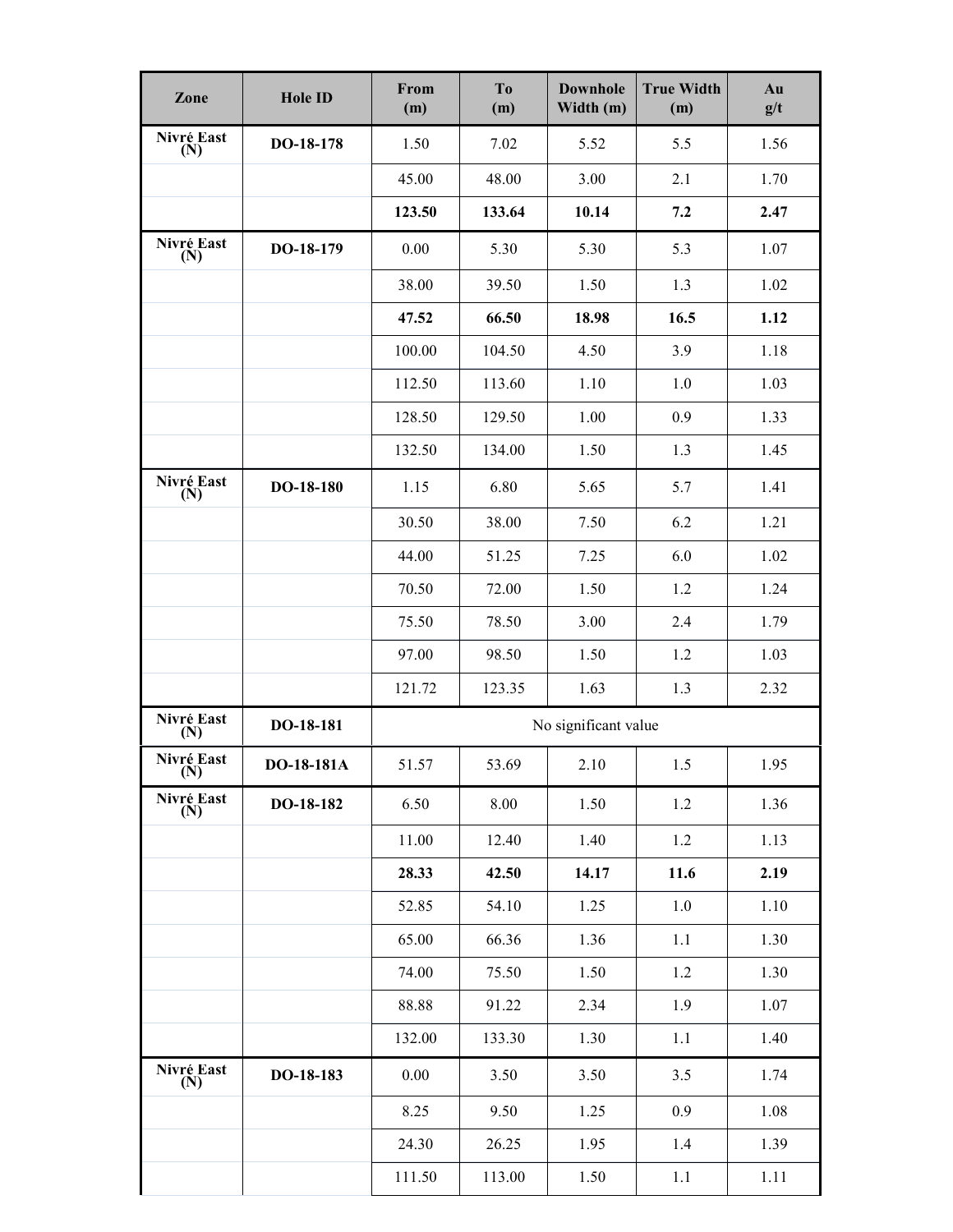| Zone        | <b>Hole ID</b> | From<br>(m)          | T <sub>o</sub><br>(m) | <b>Downhole</b><br>Width (m) | <b>True Width</b><br>(m) | Au<br>g/t |  |
|-------------|----------------|----------------------|-----------------------|------------------------------|--------------------------|-----------|--|
| Nivré South | DO-18-184      | 6.50                 | 11.00                 | 4.50                         | 3.2                      | 1.03      |  |
| Nivré South | DO-18-185      | 41.00                | 42.00                 | 1.00                         | 0.8                      | 1.02      |  |
| Nivré South | DO-18-186      | 6.50                 | 8.00                  | 1.50                         | $1.1\,$                  | 1.01      |  |
| Nivré South | DO-18-187      | 9.50                 | 11.67                 | 2.17                         | 1.4                      | 1.93      |  |
|             |                | 20.00                | 21.50                 | 1.50                         | $1.0\,$                  | 1.98      |  |
| Nivré East  | DO-18-188      | No significant value |                       |                              |                          |           |  |
| Nivré East  | DO-18-189      | 0.00                 | 5.00                  | 5.00                         | 4.8                      | 1.64      |  |
| Nivré East  | DO-18-190      | 0.00                 | 6.60                  | 6.60                         | 6.5                      | 1.11      |  |
|             |                | 62.00                | 63.50                 | 1.50                         | 1.1                      | 1.52      |  |
|             |                | 75.00                | 76.50                 | 1.50                         | 1.1                      | 2.07      |  |
| Nivré East  | DO-18-191      | 0.00                 | 12.20                 | 12.20                        | 12.0                     | 1.30      |  |
| Nivré East  | DO-18-192      | 0.00                 | 3.90                  | 3.90                         | 2.8                      | 1.15      |  |
| Nivré West  | DO-18-193      | 0.00                 | 14.00                 | 14.00                        | 13.5                     | 1.20      |  |
|             |                | 31.40                | 36.50                 | 5.10                         | 48                       | 1.20      |  |
|             |                | 48.50                | 51.50                 | 3.00                         | 2.8                      | 1.06      |  |
| Nivré West  | DO-18-193A     | 12.50                | 17.00                 | 4.50                         | 4.2                      | 4.04      |  |
|             |                | 33.50                | 38.00                 | 4.50                         | 4.2                      | 1.73      |  |
|             |                | 45.50                | 48.50                 | 3.00                         | 2.8                      | 1.12      |  |
|             |                | 51.50                | 54.50                 | 3.00                         | 2.8                      | 1.22      |  |
|             |                | 75.50                | 77.00                 | 1.50                         | 1.4                      | 1.60      |  |
|             |                | 95.91                | 99.50                 | 3.59                         | 3.6                      | 3.05      |  |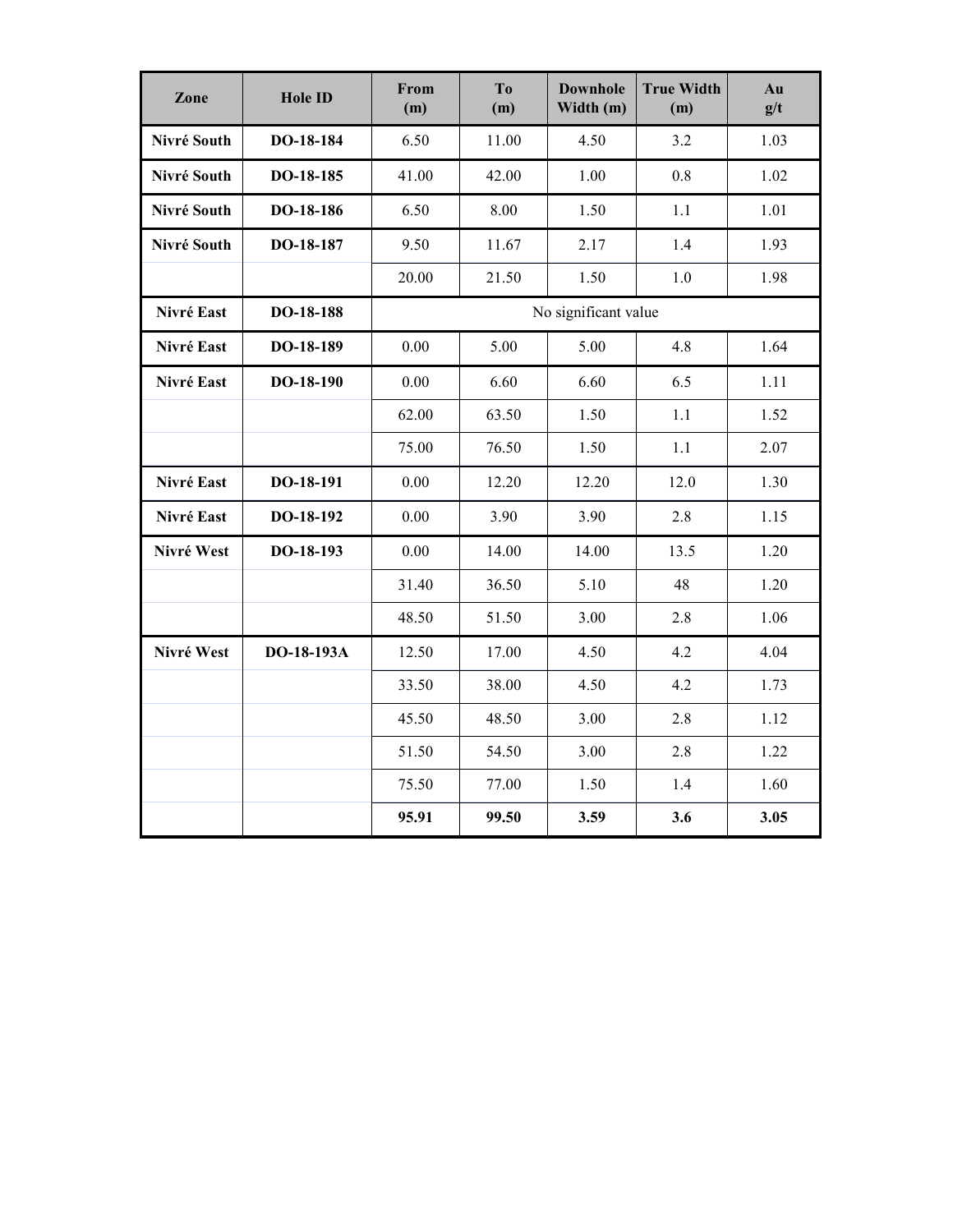| Drill hole #      | <b>UTM Grid</b> |                 |        | Hole   |                |         |                |
|-------------------|-----------------|-----------------|--------|--------|----------------|---------|----------------|
|                   | <b>Easting</b>  | <b>Northing</b> | Elev.  | length | <b>Azimuth</b> | Dip     | Zone           |
| DO-18-168         | 218541.09       | 413190.84       | 245.71 | 194.1  | 252.7          | $-54.1$ | Nivré East (N) |
| DO-18-172         | 218448.16       | 413148.12       | 268.20 | 30.0   | 245.7          | $-55.3$ | Nivré East (N) |
| DO-18-172A*       | 218448.16       | 413148.12       | 268.51 | 145.61 | 245.7          | $-55.3$ | Nivré East (N) |
| DO-18-175         | 218712.00       | 412464.13       | 253.73 | 161.33 | 252.3          | $-55.1$ | Nivré East     |
| DO-18-176         | 218469.62       | 413044.95       | 287.52 | 55.8   | 244.9          | $-53.8$ | Nivré East (N) |
| DO-18-176A        | 218472.38       | 413045.72       | 287.52 | 78.0   | 250.8          | $-53.7$ | Nivré East (N) |
| DO-18-177         | 218593.06       | 412883.36       | 280.41 | 155.2  | 252.3          | $-55.1$ | Nivré East (N) |
| DO-18-178         | 218559.53       | 413076.67       | 265.32 | 159.5  | 244.4          | $-55.7$ | Nivré East (N) |
| DO-18-179         | 218628.55       | 412781.26       | 277.47 | 153.73 | 249.4          | $-54.3$ | Nivré East (N) |
| DO-18-180         | 218693.17       | 412735.36       | 262.24 | 146    | 248.6          | $-54.7$ | Nivré East (N) |
| DO-18-181         | 218548.61       | 412645.38       | 329.89 | 22.5   | 254.5          | $-53.2$ | Nivré East (N) |
| <b>DO-18-181A</b> | 218547.50       | 412649.07       | 330.02 | 114    | 258.0          | $-60.0$ | Nivré East (N) |
| DO-18-182         | 218575.64       | 412979.83       | 276.96 | 145.25 | 250.5          | $-55.6$ | Nivré East (N) |
| DO-18-183         | 218525.60       | 413277.56       | 239.71 | 159.4  | 252.3          | $-55.1$ | Nivré East (N) |
| DO-18-184         | 218899.19       | 411191.19       | 233.99 | 140.3  | 252.5          | $-53.7$ | Nivré South    |
| DO-18-185         | 218842.10       | 411400.60       | 228.88 | 152.6  | 253.4          | $-56.1$ | Nivré South    |
| DO-18-186         | 218948.29       | 411564.44       | 216.48 | 20     | 250.8          | $-54.0$ | Nivré South    |
| DO-18-187         | 218868.35       | 411733.30       | 217.73 | 110.3  | 248.1          | $-58.2$ | Nivré South    |
| DO-18-188         | 218864.71       | 411876.12       | 209.88 | 15.5   | 253.3          | $-54.2$ | Nivré East     |
| DO-18-189         | 218869.08       | 412076.02       | 209.41 | 15.5   | 251.9          | $-53.6$ | Nivré East     |
| DO-18-190         | 218859.10       | 412018.15       | 212.71 | 120.3  | 248.8          | $-54.7$ | Nivré East     |
| DO-18-191         | 218971.44       | 411907.88       | 187.72 | 15.5   | 251.8          | $-53.2$ | Nivré East     |
| DO-18-192         | 218896.20       | 411982.40       | 209.02 | 30.5   | 248.7          | $-55.2$ | Nivré East     |
| DO-18-193         | 217983.20       | 412028.08       | 220.79 | 53.57  | 248.3          | $-50.2$ | Nivré West     |
| DO-18-193A        | 217976.97       | 412029.99       | 220.64 | 110.02 | 251.0          | $-50.3$ | Nivré West     |

Table 2: Drilling specifications for the the Nivré gold deposit expansion program

 $*$  = re-drilled from the same collar